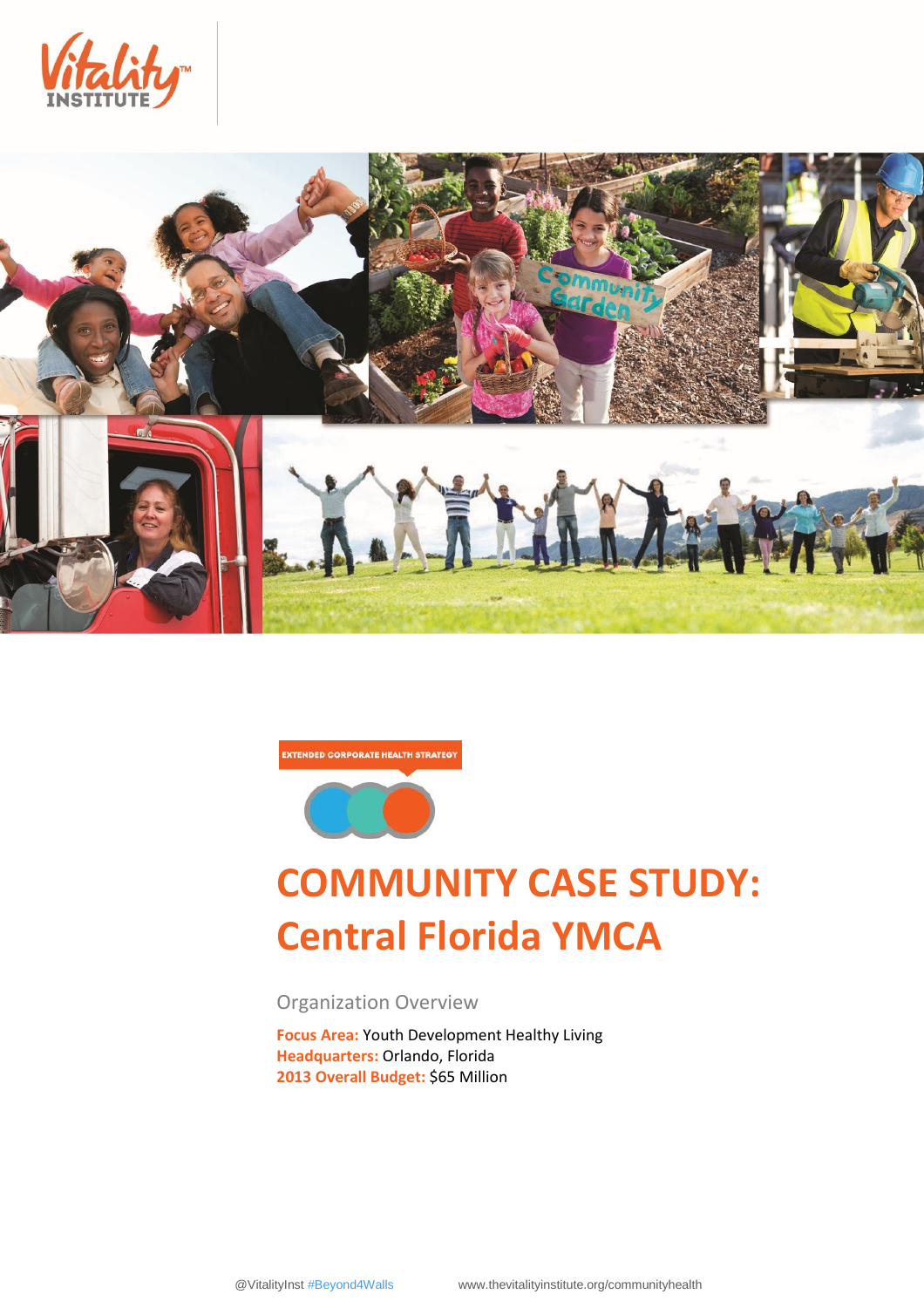

#### **Background**

The Central Florida YMCA is a health, community, and membership hub serving six counties surrounding Orlando. It engages in cross-sector collaboration with community organizations, employers, and health care providers to reduce the local burden of chronic disease through evidence-based prevention and disease management programs.

## **Cross-Sector Collaboration to Integrate Health Care and Address Rising Costs**

The YMCA recognizes the rising cost of health care and the concern of employers, many of whom are self-funded payers. The YMCA engaged companies such as Sodexo to augment their worksite wellness programs via communitybased interventions. Recently, it also entered a partnership with Orlando Health (OH), a not-for-profit health system serving 2 million local residents, to guide the health system toward a population health approach.

## **Vision and Goals: YMCA-OH Partnership**

OH aims to expand the geographic reach of its primary and preventive care services. Similarly, the YMCA aims to promote healthy living through its memberships and community-based programming. Both organizations aim to reverse population health trends in the following areas: obesity, diabetes, mental health, behavioral health and heart health. OH invested \$1 million and the YMCA invested \$250,000 to promote a community transition from sick care to healthy living.

#### **Integrating Systems**

- **Health promotion programming**: The YMCA and OH jointly offer and promote programs on diabetes prevention, sports programming, swim safety, nutrition education and orthopedics.
- **Communications**: Partners co-brand and integrate marketing plans to disseminate to employees and communities so providers and recipients of services will be aware of the partnership and can promote it.
- **Business building**: Partners use their referral networks to integrate services. For example, YMCA concierge desks help members find appropriate well-being programs and can connect them to OH providers. Similarly, OH providers refer their patients for behavioral and lifestyle interventions offered at the YMCA to improve care coordination and reduce community risk for chronic diseases.
- **Shared metric development and leadership**: A shared executive governance board establishes goals for success and jointly monitors progress as it relates to business development and health promotion.

## **Evaluating Impact**

The partners merged their community health assessments and aligned these to their business-development initiatives so that their programmatic offerings are tailored to community health needs.

To evaluate the impact on health of programming and cross-referring services, OH codes YMCA-referred patients in their electronic medical records to track patients who engage in programs offered at the community level. The partners will evaluate outcomes of obesity, diabetes, mental and behavioral health, and heart health of patients who engage with the health system at the community and clinical levels in 2013 and 2016 to measure changes in health status.

OH and the YMCA are ensuring that at least 50% of their employee bases are educated on and can effectively promote and refer to programs offered by the partnership, as measured by the number of employees who refer